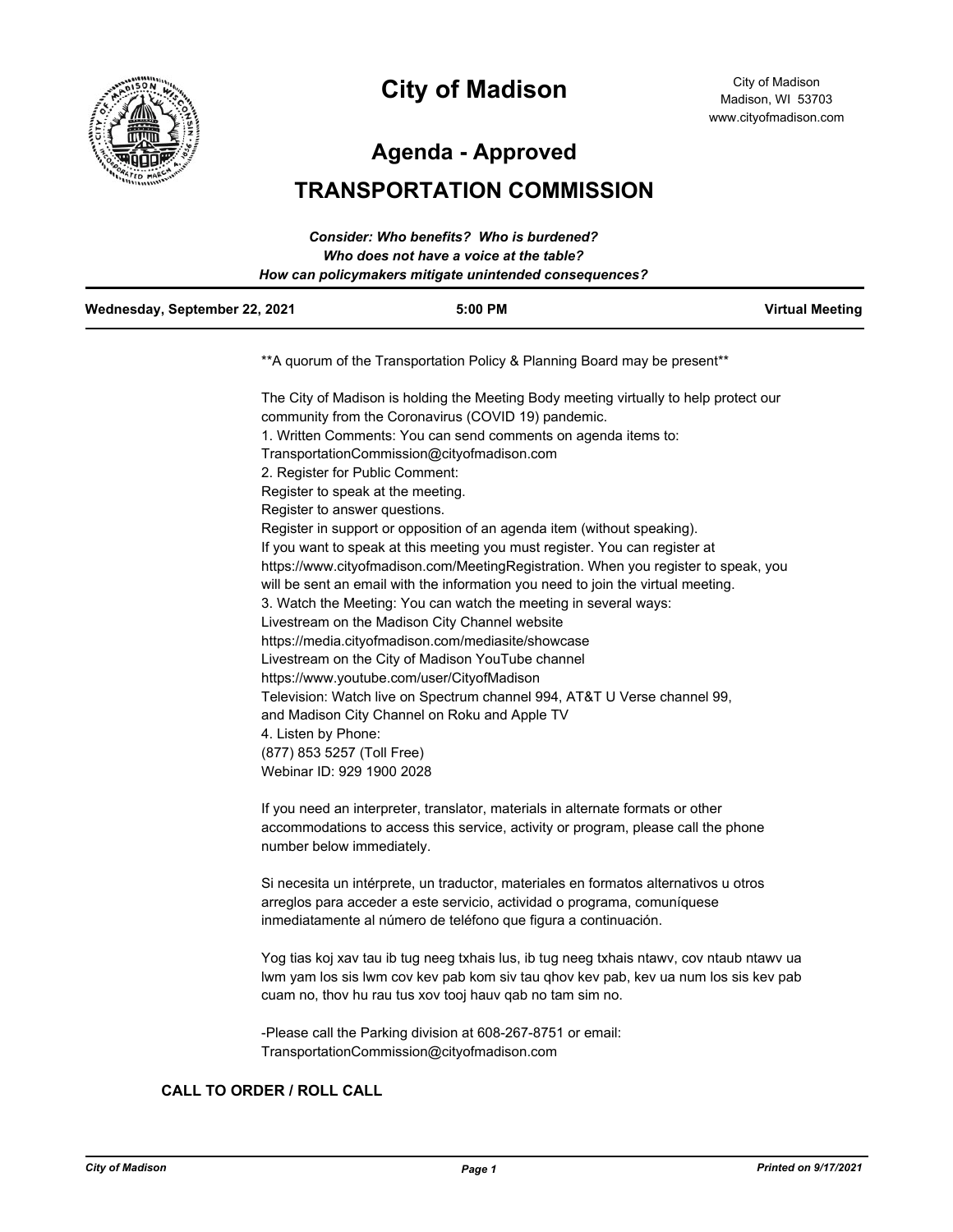#### **APPROVAL OF MINUTES**

August 25, 2021 meeting: http://madison.legistar.com/Calendar.aspx

#### **PUBLIC COMMENT**

**1. [67241](http://madison.legistar.com/gateway.aspx?m=l&id=/matter.aspx?key=79212)** Public Comment for the September 22, 2021 TC meeting

#### **DISCLOSURES AND RECUSALS**

Members of the body should make any required disclosures or recusals under the City's Ethics Code.

#### **CONSENT AGENDA**

At this time a consent agenda may be moved including certain items regardless of their placement on the agenda. Items where there are registrants wishing to speak would not be included on the consent agenda. Commissioners may request that any item proposed for the consent agenda be separated out for discussion/debate.

Items with an asterisk are proposed for consent agenda

#### **ITEMS TO BE CONSIDERED**

2.<sup>\*</sup> [66737](http://madison.legistar.com/gateway.aspx?m=l&id=/matter.aspx?key=78793) A Resolution authorizing the Finance Director or their designee to execute an amendment to increase the funding of a competitively selected service contract with Toole Design Group for services and consulting related to Complete Streets implementation.

5 mins

**3.\* [67108](http://madison.legistar.com/gateway.aspx?m=l&id=/matter.aspx?key=79107)** Partial discontinuing and vacating of public street right-of-way of Appleton Road between South Street and Fish Hatchery Road, located in the NE ¼ of the SW ¼ of Section 26, Township 7 North, Range 9 East, in the City of Madison. (13th AD)

5 mins

- **4\*. [67119](http://madison.legistar.com/gateway.aspx?m=l&id=/matter.aspx?key=79115)** Supporting Madison Metro's Areas of Persistent Poverty Grant Application to Federal Transit Administration for planning work for Madison's BRT Green Line, bringing a much higher quality of transit service to low income neighborhoods on Madison's north and south sides. 5 mins
- **5.\* [67430](http://madison.legistar.com/gateway.aspx?m=l&id=/matter.aspx?key=79339)** Authorizing the Transit General Manager to file an application for a Section 5304 Planning grant with Wisconsin Department of Transportation and authorizing the Mayor and the City Clerk to execute the associated grant agreement with WISDOT and the 13(c) agreement with Teamsters Local No. 695. 5 mins
- **6.\* [67431](http://madison.legistar.com/gateway.aspx?m=l&id=/matter.aspx?key=79340)** Authorizing the Transit General Manager to file an application for a Section 5339 Buses and Bus Facilities Discretionary Grant with U.S. Department of